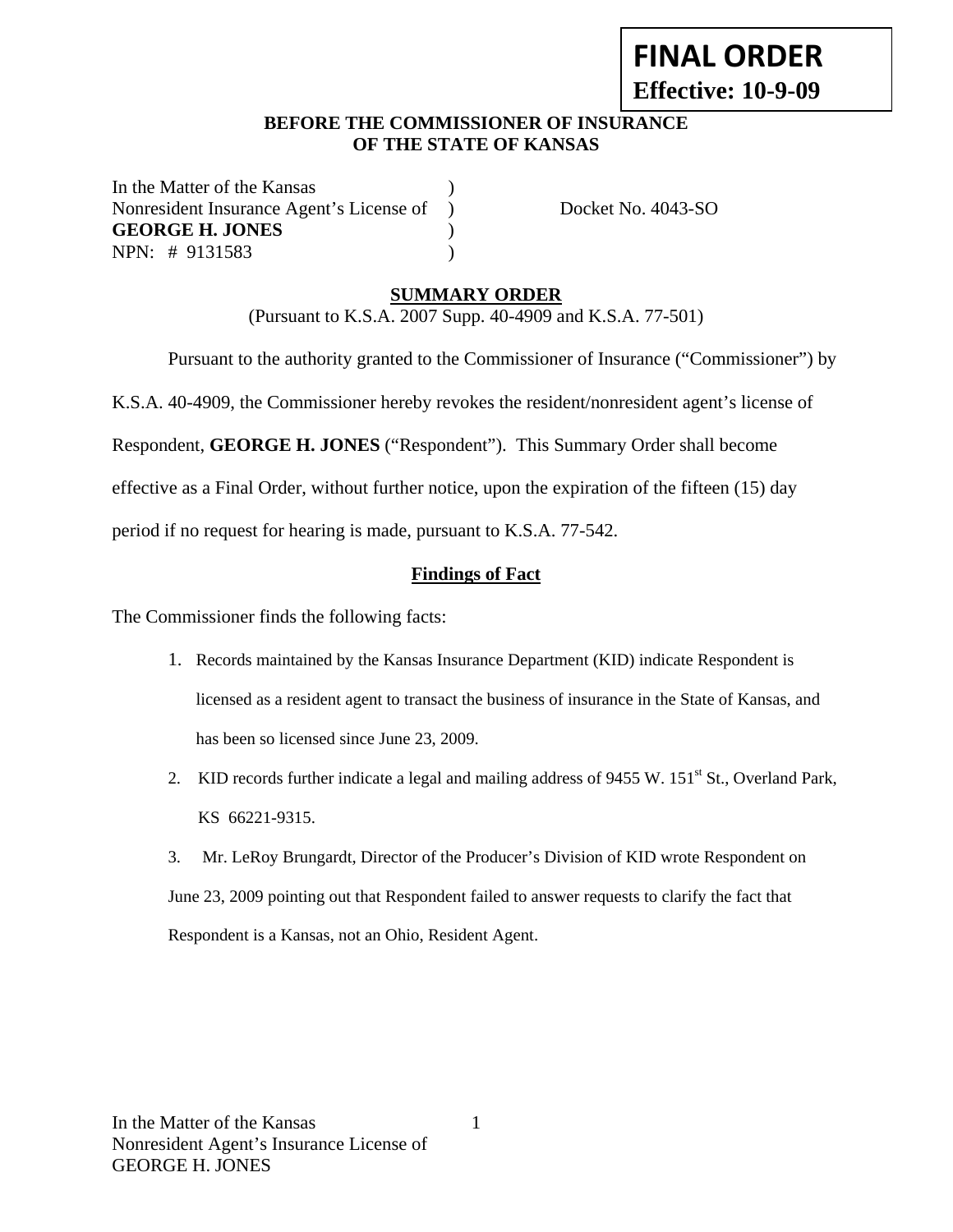#### **Applicable Law**

- 4. K.S.A. 40-2,125(b) requires a person to respond to any proper inquiry of the commissioner.
- 5. K.S.A. 40-4909(a)(8) requires a producer to demonstrate trustworthiness or financial responsibility.
- 6. K.S.A. 40-4909(a)(2)(A) prohibits a producer from violating any provisions of chapter 40 of the Kansas Statutes or any rule or regulation promulgated thereunder.

## **Conclusions of Law**

- 7. The Commissioner has jurisdiction over GEORGE H. JONES as well as the subject matter of this proceeding, and such proceeding is held in the public interest.
- 8. The Commissioner finds that Respondent's Kansas license may be revoked because GEORGE H. JONES has not shown proof that he has made his only state of resident license Kansas.
- 9. The Commissioner finds that Respondent's Kansas license may be revoked because GEORGE H. JONES does not have a single resident license pursuant to K.S.A. 2007 Supp. 40-4906 and K.S.A. 2007 Supp. 40-4908.
- 10. The Commissioner finds, pursuant to K.S.A. 40-4909(b), that the insurable interests of the public are not properly served under Respondent's license.
- 11. Accordingly, the Commissioner concludes sufficient grounds exist for the revocation of the insurance agent's license of GEORGE H. JONES pursuant to K.S.A. 40-4909(a) and (b).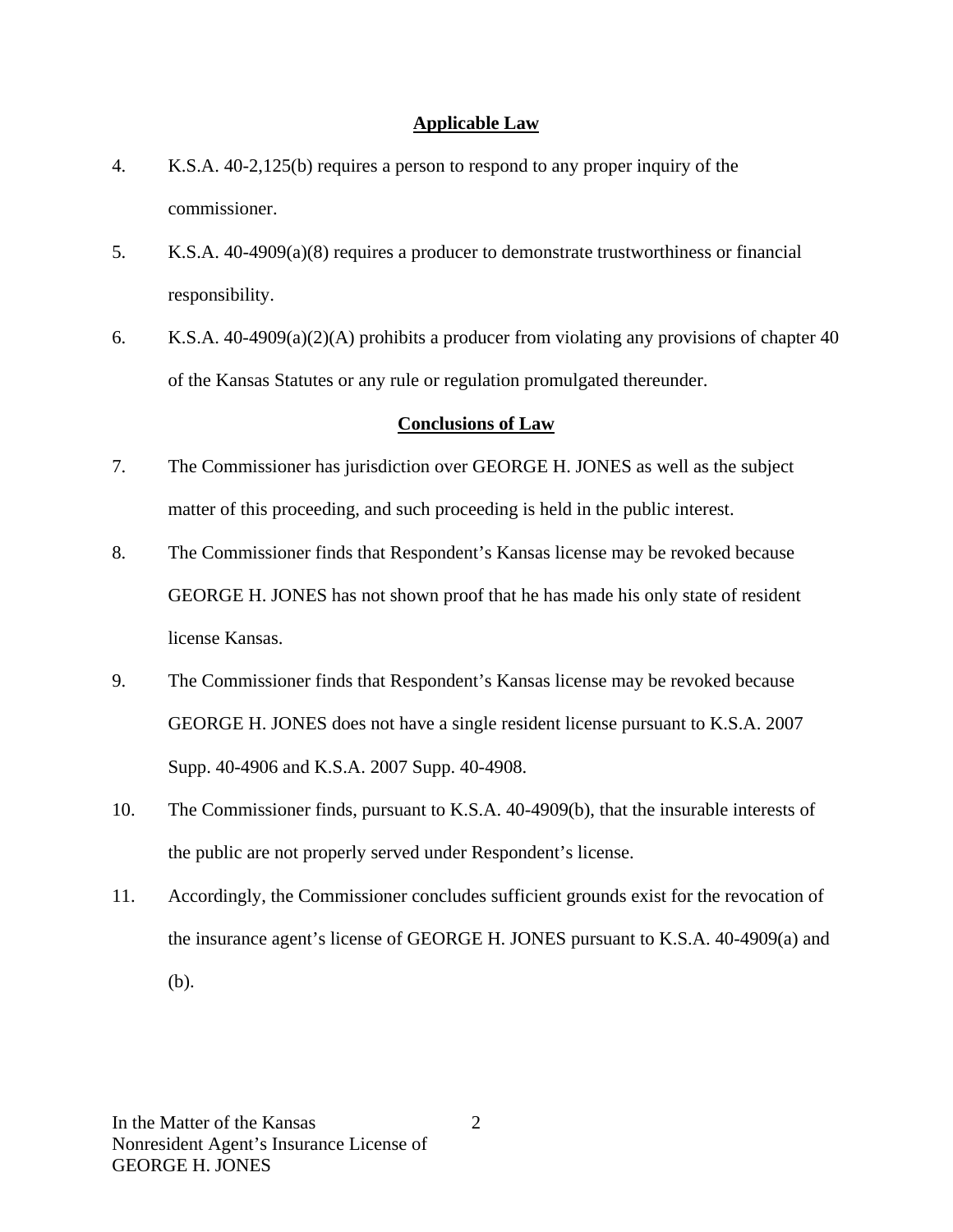#### **IT IS THEREFORE ORDERED BY THE COMMISSIONER OF INSURANCE THAT:**

1. The Kansas Resident and any Nonresident Insurance Agent's License of GEORGE H. JONES are hereby **REVOKED** effective the effective date of this Order.

2. **IT IS FURTHER ORDERED** that GEORGE H. JONES shall **CEASE** and **DESIST** from the sale, solicitation or negotiation of insurance and/or receiving compensation deriving from the sale, solicitation or negotiation of insurance conducted after the effective date of this Order.

#### **NOTICE AND OPPORTUNITY FOR HEARING**

GEORGE H. JONES, within fifteen (15) days of service of this Summary Order, may file with the Kansas Insurance Department a written request for hearing on this Summary Order, as provided by K.S.A. 77-542. In the event a hearing is requested, such request should be directed to:

> John W. Campbell, General Counsel Kansas Insurance Department 420 S.W.  $9<sup>th</sup>$  Street Topeka, Kansas 66612

Any costs incurred as a result of conducting any administrative hearing shall be assessed against the agent/agency who is the subject of the hearing as provided by K.S.A. 40-4909(f). Costs shall include witness fees, mileage allowances, any costs associated with reproduction of documents which become part of the hearing record, and the expense of making a record of the hearing.

If a hearing is not requested, this Summary Order shall become effective as a Final Order, without further notice, upon the expiration of the fifteen (15) day period for requesting a hearing. The Final Order will constitute final agency action in the matter.